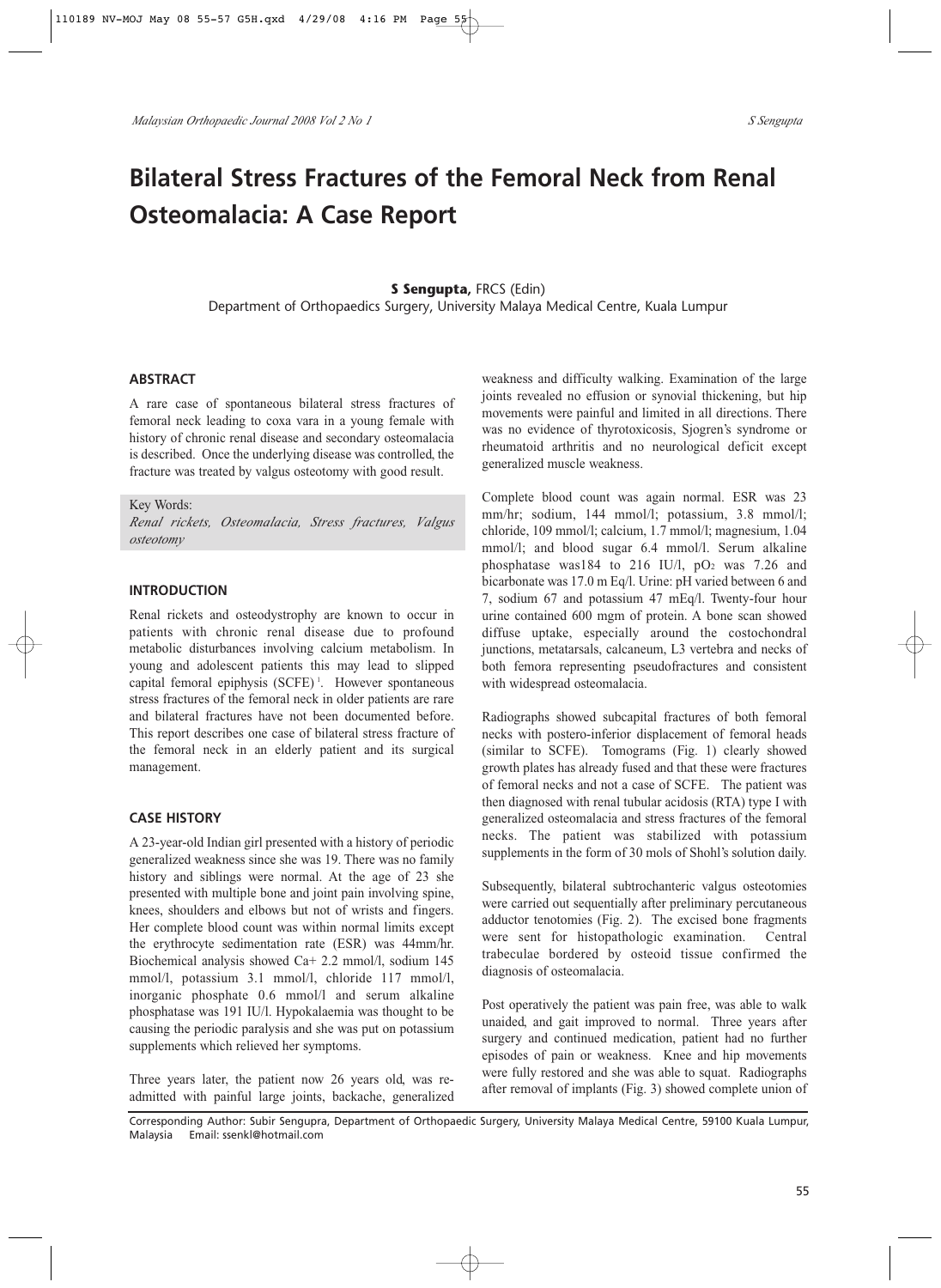

**Fig. 1:** Tomogram of pelvis showing near symmetrical transcervical fractures of femoral neck bilaterally. Physeal plates have fused.



**Fig. 3:** After removal of plates, both original trans-cervical fractures and the osteotomy cuts are united and normal neck shaft angle has been restored.

both fractures and osteotomy sites. There was no evidence of avascular necrosis or chondrolysis.

## **DISCUSSION**

SCFE is sometimes seen in adolescents with chronic renal disease <sup>1</sup> . Due to interference with calcium metabolism, the zone of provisional ossification is weakened; this, combined with the peculiar mechanical stresses acting on the relatively vertical epiphyseal plate of the femoral neck, may result in chronic slip, and may even occur bilaterally. In adults, after the capital epiphysis has fused, SCFE is not possible. However, profound metabolic abnormalities such as severe osteomalacia or age related osteoporosis may, as previously reported, lead to vertebral collapse, pelvic deformities or fractures of the femoral neck in the elderly<sup>2</sup>. Faraj<sup>3</sup> described a case of bilateral simultaneous intra-articular and extraarticular femoral neck fractures in a case of nutritional osteomalacia. In the case under study, however, dietary intake was normal. Secondary osteomalacia resulting from



**Fig. 2:** Subtrochanteric valgus osteotomy using fixed angle plates.

RTA seems to have caused the fractures, which in the current case were both extra-articular and intra-capsular in nature.

Once a bone is weakened by an underlying systemic abnormality, normal stresses may cause it to yield and crack. Spontaneous (stress-related) femoral neck fractures have been classified into three groups by Dorne et al<sup>4</sup>. Fatigue fractures occur in normal bones subjected to abnormal stresses such as in military recruits and athletes undergoing vigorous training. On the other hand, insufficiency fractures occur with normal activity in a bone weakened by underlying systemic problem e.g., post menopausal or steroid induced osteoporosis, Paget's disease, hyperparathyroidism, osteomalacia, scurvy, or rheumatoid arthritis. A significant number of femoral neck fractures may, in addition to age related osteoporosis, have osteomalacia as the underlying problem. The third type is a pathological fracture due to localized bone destruction by a tumour or cyst. The case presented here clearly belongs to the category of insufficiency stress fracture.

SCFE secondary to renal disease in the young may result in coxa vara. This consequent deformity may be corrected by a subtrochanteric valgus or cuneiform osteotomy. In older people with traumatic or osteoporotic fractures of femoral neck, a vertical fracture (Gardner III or IV) can be made to unite by valgus subtrochanteric osteotomy, thus making the fracture line more horizontal. This procedure eliminates shearing stress<sup>5</sup> as well as the development of coxa vara. In the case presented, valgus osteotomy at the subtrochanteric region, not only caused the subcapital fracture to unite, but also corrected the coxa vara and restored full movements at the hips. We conclude that localised pain in a patient with chronic renal disease should be properly investigated for stress fractures. Early diagnosis and management will result in satisfactory outcome.